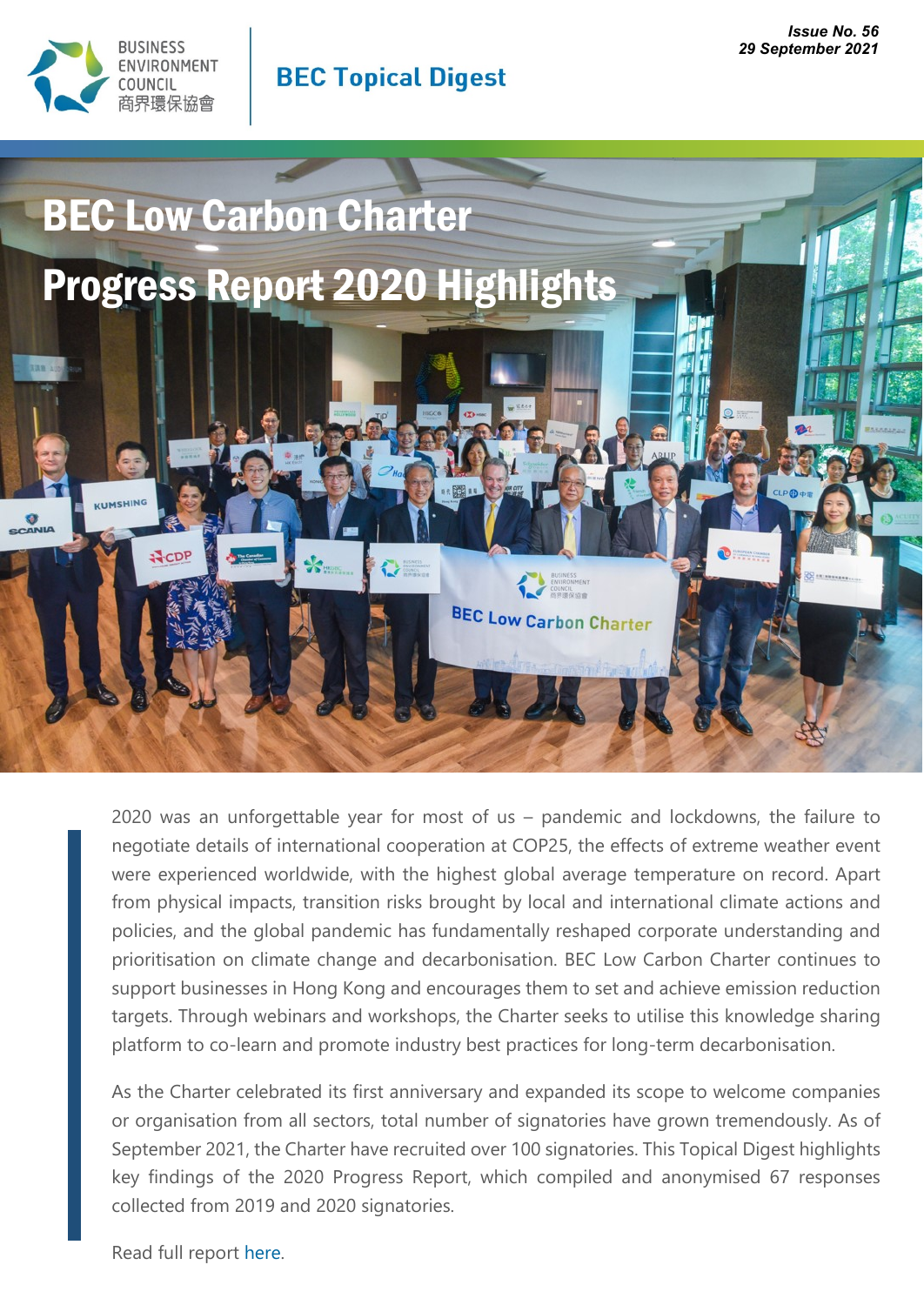### **Decarbonisation drivers and observed benefits**

- Commit to take **progressive climate actions** driven by **policy changes**, **investors' expectations** and **corporate social responsibility**
- Improve **company reputation** and attract **new business opportunities** from like-minded clients
- **Reduce electricity consumption** and energy-related **operational costs** and improve climate resilience through **technological innovations**

## **Target-setting is the first step to significant decarbonisation**

- Over 90% of respondents have set decarbonisation targets, including **absolute and intensity emission reduction** (78%), **electricity consumption reduction** (5%), **waste reduction** and **renewable energy generation targets**
- **56%** of respondents have already **achieved their goals** and are updating their targets
- Majority of the respondents have set decarbonisation targets covering scope 1 & 2 emissions, and **15%** of respondents have set reduction **targets for scope 3** emissions
- It is common to set multiple targets for short-, medium and long- term **scope 1 & 2 target timeframes** range from **1 to 43 years**, whereas **scope 3 targets** range from **5 to 10 years**

### **Common decarbonisation initiatives**



Policy, governance and internal structure

- Set up **environmental working groups/ committees** to oversee decarbonisation strategies, planning and decision-making
- Introduce **green procurement procedures**
- Develop climate risk management and company policies related to carbon management and sustainability
- Comply with **local and international standards**, e.g. ISO14001, ISO14064, GRI



Education and awareness raising

- Organise **stakeholder engagement workshops** and free **carbon audit services for supply chain partners** on carbon management
- Conduct **staff awareness raising campaigns** to drive behavioural change
- Establish **internal sustainability guidelines** to promote energy efficient measures



Buildings and operations

- **Undergo office retrofits**, e.g. lighting and HVAC systems
- ❖ Reduce fuel consumption through **fuel/vehicle switch** and replacing business travel with **video**

#### **conferencing**

- Develop rainwater harvesting and grey water utilisation systems
- Conduct **regular energy/carbon/waste audits** to identify further reduction opportunities
- Adopt **IoT and smart technologies**